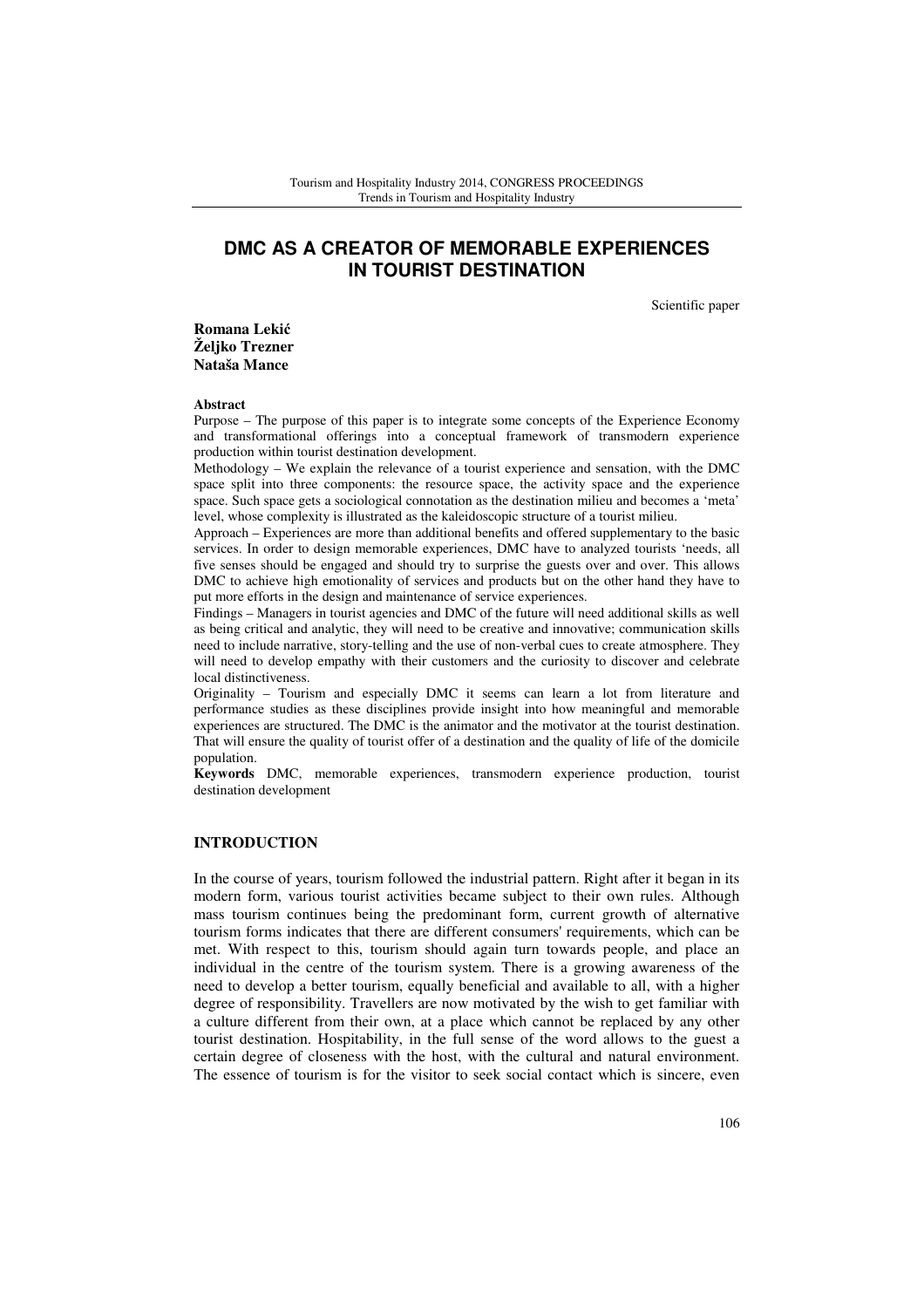close, in an environment which is unusual and attractive. Responsible sustainable tourism as a new paradigm of transmodern tourism $<sup>1</sup>$  encourages questioning and critical</sup> spirit, and, as a great power of the future, tries to prevent that culture in tourism be completely swallowed by the empire of spectacle and easy consumerism. Responsibility and sustainability in tourism is a creative turning point, a new paradigm and creative code, which opposes infinite economic progress and obsession with material wealth and promotes the concept of quality of living as a benchmark of progress. Such creativity is expressed as the economy of knowledge which shifts the emphasis from material capital to non-material assets.

Such creative approach brings together rationalism and intuitive thinking. This is a more balanced approach – not as an illusion, but as the individualistic quest for happiness.

It relies on the evaluation of innovation and individual creation, in the quest for individual identity and the confirmation of one's own value through work, effort and attempt to surpass oneself, outside the principles of consumer satisfaction and by perfecting measures which enable the development of other tastes and passions, besides consumption.

A tourist destination should make it possible for tourists to be more than just observers and become true protagonists of their journey, by establishing social contact with the local population. The exchange, for a tourist transfers his spirit and culture, enables better mutual understanding. Closeness created in such a way meets the needs that can be named 'existential tourism'. Travel (and tourism in general) touch everyone and leave no-one indifferent, because everyone is faced with emotion, memories and intimacy in the process. Everyone carries emotions experienced during a trip, they enrich and determine oneself. In their quest for closeness, in selecting a destination and visiting a place, tourists want to see and know everything and feel a true bond. This makes it possible for a tourist to feel less of a stranger, and even feel a part of a destination. If people, society and culture are put in the centre, they cannot be discussed without considering their very essence. The 'human territory' is also a place where tourism takes place and people and their environment together make a tourist destination. One cannot exist without the other.<sup>2</sup>

This paper will show that tourism can really be a privileged experience, in which tourist can not only express their personality, but can change it and enrich it in an interaction with the locals they meet.<sup>3</sup>

<sup>&</sup>lt;sup>1</sup> 'Transmodernism' was first used by the Spanish feminist and philosopher Rosa Maria Rodrigez Magda in her essay: *La Sonrisa Saturno: Hacia una teoria transmoderna* in 1989. Using Hegel's logic, she puts modernism, postmodernism and transmodernism into a triad position with the processes of thesis, antithesis and synthesis. The authors who advocate transmodernism, scientists, political activists, literats, successful entrepreneurs and spiritual leaders point out that it is not a linear process, but a 'passing to a new, higher level of consciousness'. From chaos, to a new society in which governments, civil society and workers in tourism should only recognize the deeper potentials of tourism.

<sup>2</sup> Dimanche, F., Ferry, M. "Shaping tourism destinations: Back to the basics", *Tourism*, 2003.

<sup>&</sup>lt;sup>3</sup> Dimanche, F., Samdahl, D. "Leisure as Symbolic Consumption: A Conceptualization and Prospectus for Future Research", *Leisure Sciences*, 16, 1994.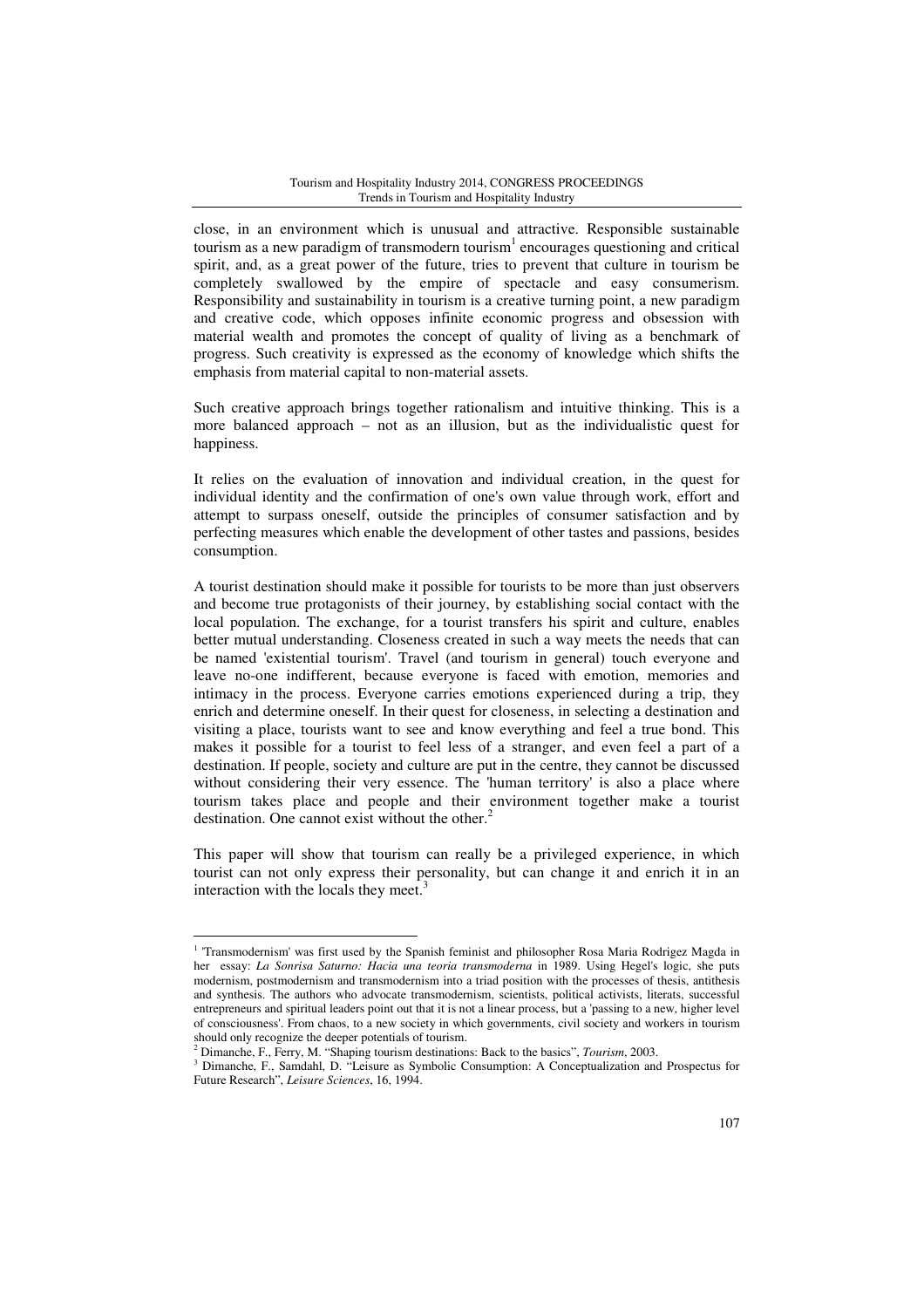We shall shoe how DMCs respect these tourists' motifs and promote services in tourism by enabling direct relations between visitors and locals. We shall also indicate how important it is that DMCs channel their creativity towards the attraction base and identify it as a tool which can be used to make a creative experience. Managing experiences and moods of tourists within a destination is of great importance. In his baggage, a guest brings expectations, and takes home memories. Irrespective of his aesthetic values, creativity based on attraction base, today includes the inception of different thinking and values, establishing an emotional attachment to a product, which leads towards responsible tourism. A successful destination communicates powerful emotion. Leisure industry went through various stages of development, providing entertainment, along with information and education. Today we can also speak of the 'process of creating emotion', which is achieved through enrichment, fulfilment, healing, self-healing, self-discovery, self-relating and the coping with new emotions is the result of a new stage of the society, often called the 'dream society'.<sup>4</sup>

Destination management company (DMC) and its role in managing a travel agency. The concept of destination management company – DMC, was created at the beginning of the 1970s in the USA. It emerged in order to describe the increasingly growing role of ground operators as logistics specialists at a tourist destination. Ten years later, destination management companies spring up all over the USA, thus extending their role in the MICE segment.<sup>5</sup>The Association of Destination Management Executives (ADME) was established in the mid-90s as an association gathering leaders and managers at DMCs. This association defined the destination management company as a professional service company which has a broad knowledge of the (geographical) region it operates in, the expertise and other means, all specialized in designing and creating activities, events, tours, transport and programme logistics.

Destination management companies usually operate in their own name and mostly offer complex tourist products (excursions, packages, events, meetings) or their professional service of creating (designing) and managing. They are different from other receptive agencies, which operate at the tourist destination in the name of the client who ordered such services and usually offer simple products and/or brokering services.

In accordance with the currently valid regulations in Croatia, each destination management company is a travel agency. In other words, destination management companies are the receptive travel agencies which apply and use somewhat different marketing strategies. The reason for that are not only the changes which occurred at the tourist market, but also the way in which they developed: by servicing first the business and only then the leisure segment of the tourism market.

Destination management companies offer a series of benefits for clients and subsequently for end users of their services. This includes first the knowledge and access to the best positions for the organization of a variety of contents, to various

<sup>4</sup> Jensen, R. *The Dream Society - How the Coming Shift from Information to Imagination Will Transform Your Business*, McGrax-Hill, 1999.

<sup>5</sup> Schaumann P. *The Guide to Successful Destination Management*. Hoboken, New Jersey: John Wiley & Sons, 2005.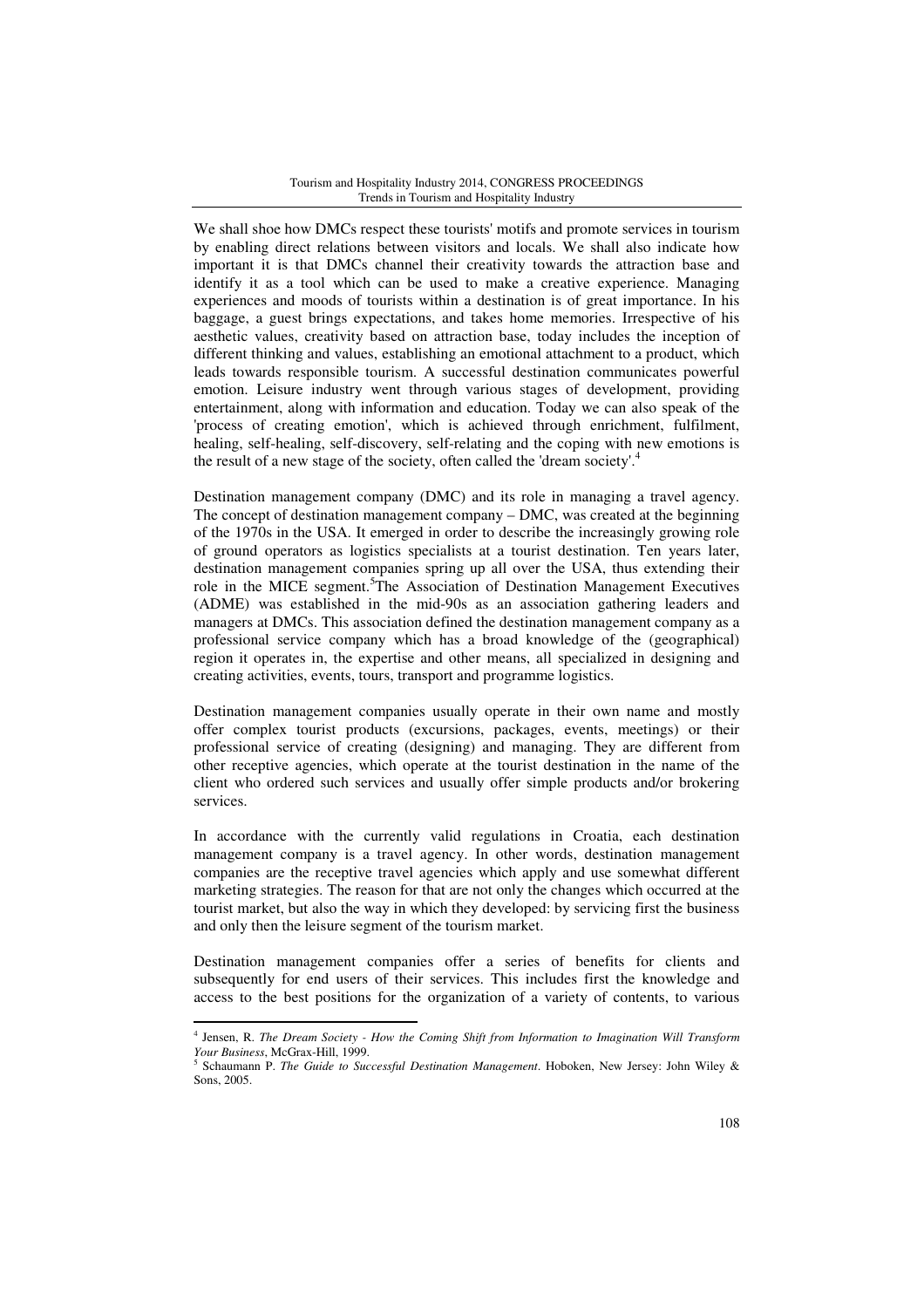service providers and belonging to social networks in the local community. By using the well-established contacts and purchasing power in negotiating with local service providers, DMCs will ensure the highest quality service in the most cost-effective way, or will ensure this service differently from the way in which it is usually done by the direct provider. Using their own and others' creative ideas, along with the knowledge of resources and networking with clients and service users, enables the maximum use of potentials of the destination in designing and realizing those services. This secures the highest degree of adjusting the service to the preferences of the client and giving appropriate instructions to the client and/or broker for 'shaping the expectations' in the service user (client).

Apart from providing a feeling of safety and professional guarantees, destination management companies are prepared to perform other services for the client and user, taking into consideration their wishes and disposable budget. In the end, instead of dealing with a number of contacts, the client has only one at the destination and pays in one place. The service user at the destination has at his disposal a relevant contact for the resolution of a myriad of problems of all kinds.

Destination management companies stimulate the immediate providers of particular services to adapt to the needs of demand more expediently, and due to the excellent knowledge of local tourist resources, they encourage the creation of, and also create new tourist products. They actively respond to demand and launch new products using various distribution channels for their services and different forms of cooperation.

### **EXPERIENCE ECONOMY IN TOURISM**

 $\overline{a}$ 

Globalisation and the hyper consumer society which equalizes and de-characterizes everything are the cause of the gradual departure from the concept of mass tourism and quest for unique destinations, authenticity, various identities and specific, recognisable products coloured by culture.

Sociologists, anthropologists and psychologists who study consumption agree that consumers use consumer goods and services to construct meaning. The purpose is to send a desirable picture to others, and for themselves, it is to define identity and acquire the feeling of advantage and satisfaction.<sup>6</sup>The quest for significance of an experience is the highest goal, because the postconsumer and post tourist try to shape their lives through the process of experimenting, which results in striking the balance within the framework of the fragmentary, the different, the independent, and disregarding all this, the important event.

<sup>6</sup> Belk R.W. "Assessing the Effects of Visible Consumption Patterns on Impression Formation", *Advaces in Consumer Research*, 5, 1978.; Belk R.W., Bahn K.D., Mayer R.N. (1982) "Developmental Recognition of Consumption Symbolism", *Journal of Consumer Research*, 9.; Olsen, B. "Bri Loyality and Consumption Patterns". In: Sherry J.F. (ed) *Contemporary Marketing and Consumer Behaviour*. London: Sage. 245-281, 1994.; Featherstone M. *Consumer Culture and Postmodernism*, London: Sage, 1997.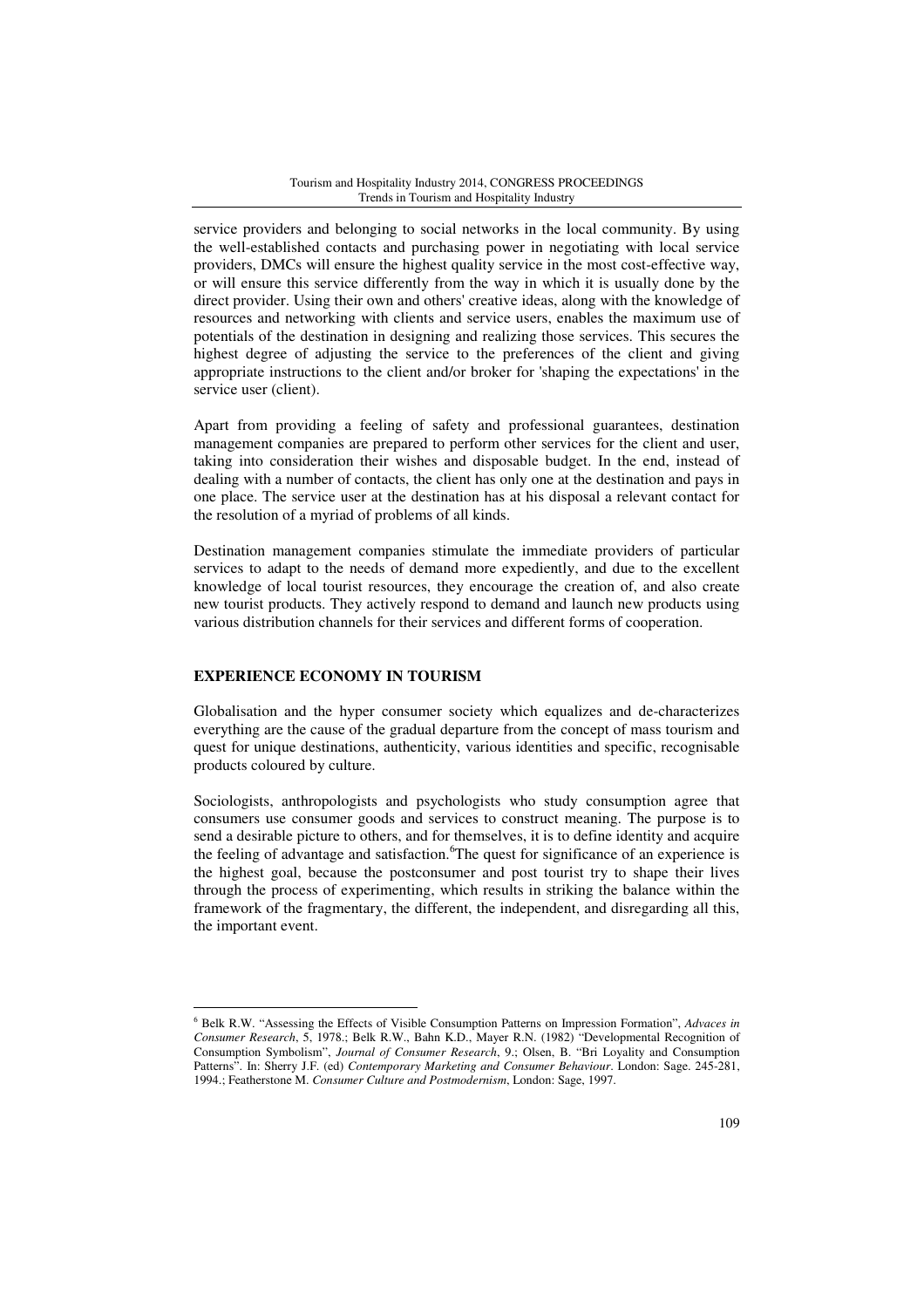The concept of experience is of a relatively recent date, presented in two key papers: Schulze's analysis of cultural behaviour of different social strata in Nurenberg<sup>7</sup> and in the Pine and Gilmore book.<sup>8</sup> In these books, advantage is given to experience rather than services, and experience is taken as the key element of creation of value within an organization. Experience is not a new phenomenon and is mostly linked to entertainment, tourism, cultural activities, marketing, the Internet and similar.

These authors differentiate between four stages of economy which precede the economy of experience: agricultural economy, industrial economy, economy of services and the economy of knowledge. This idea was earlier presented in the works of Alvin Toffler<sup>9</sup> and Daniel Bell.<sup>10</sup> We cannot claim, however, that regarding the fact of development from agricultural economy to economy of experience, there are no remains of all other stages (industrial economy, economy of services) in today's economy. Authors emphasize that the economy of experience is not yet fully developed. In earlier stages of economic development the consumer required products and services that met his primary needs, mostly his existential needs, and later the need for knowledge and problem-solving and similar. Today, these are the needs of a higher order – for an interesting life, full of experience and amusing, in a pleasant way. Today's consumers seek far more than the mere product and/or service. They seek experience that the product or service will bring along, because it is memorable. Therefore, the experience of any sort can be encouraged by any kind of product/service: travel, music, film, food, an exhibition at a museum, an event. Experiences can be of different kinds. They provoke and can move all senses. Some experiences have a pronounced physical component (eg. learning traditional dances of the domicile country and participation in a dancing contest, and some are completely devoid of that component or are more on the passive side (a classical music concert). Some experiences can be mentally demanding (watching a film), while others are mentally less demanding (staying at a cosy family-run hotel). There are also experiences related to IT technology (GPS-guided travel), while others are unrelated to it (a bicycle ride in picturesque landscape).

### **EXPERIENCE AS A BUSINESS OPPORTUNITY IN TOURISM**

Experience can really present a business opportunity, because each well-designed, managed, organized and marketed, and finally successfully sold experience is a good business opportunity. Pine and Gilmore<sup>11</sup> stress the importance of consumers in the very creation of an experience. Experience always emerges when the company involves and in a way engages consumers. This experience links together all involved consumers, but each of them can have a different sensation of this experience. This

<sup>7</sup> Schulze, G. *Erlebnisgesellschaft: Kultursoziologie der Gegenwart*, Campus Verlag, Frankfurt/New York, 1992.

<sup>8</sup> Pine, B. J.II., Gilmore, J. H. *The Experience Economy – work is theatre and every business a stage*. Boston: Harvard Business School Press, 1999.

<sup>9</sup> Toffler, A. *The Third Wave*. New York: Bantam Books, 1980.

<sup>&</sup>lt;sup>10</sup> Bell, D. *The Coming of Post-industrial Society: a Venture in Social Forecasting*, New York: Basic Books, 1973.

<sup>&</sup>lt;sup>11</sup> Pine, B. J.II., Gilmore, J. H. *The Experience Economy – work is theatre and every business a stage*. Boston: Harvard Business School Press, 1999.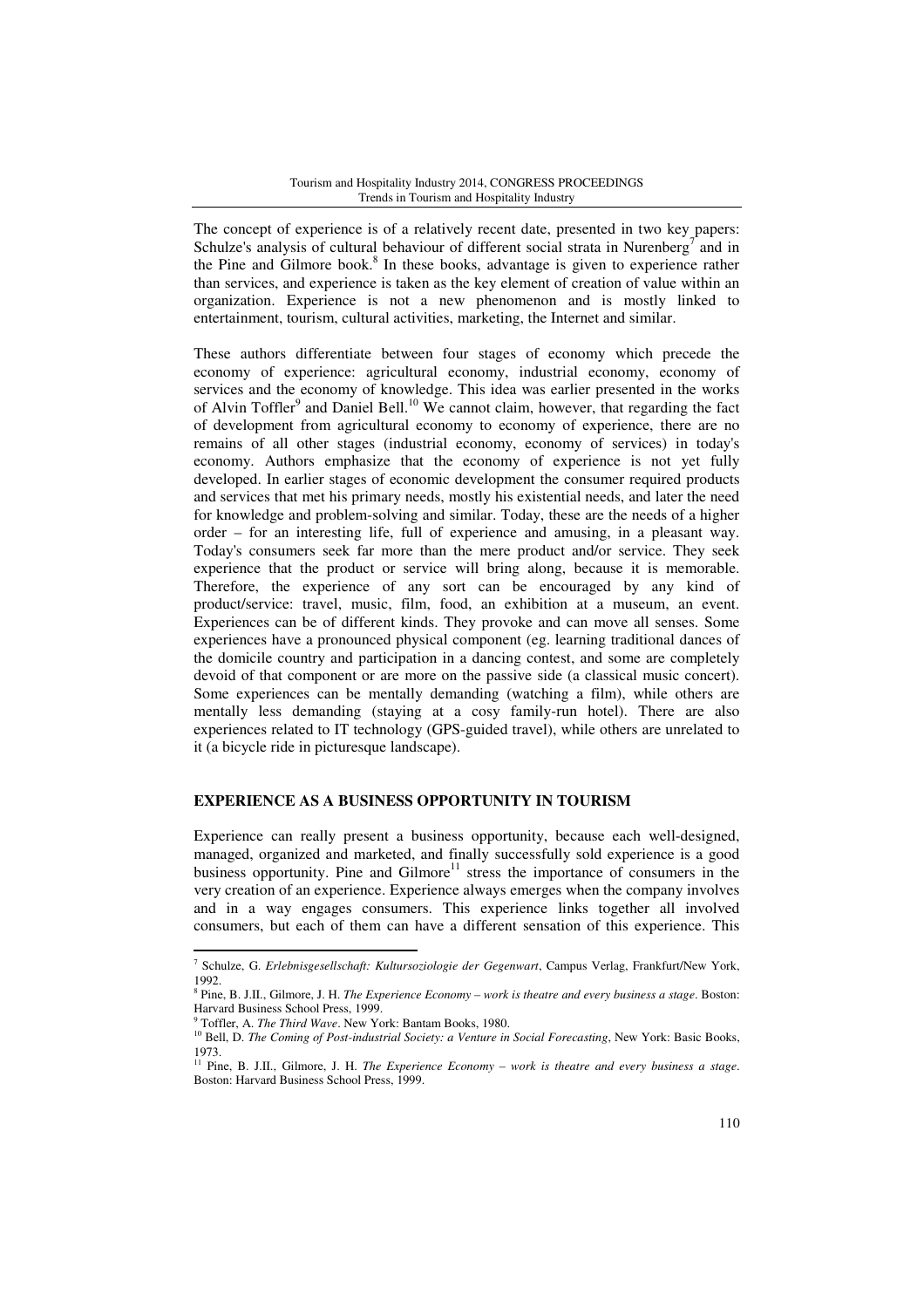happens because each person, each consumer has his own interaction with this experience which depends on his or her emotions, interpretations, emotions, etc.

Pine and Gilmore<sup>12</sup> claim that the competitive advantage can be acquired only if a unique and unforgettable experience is offered to a consumer. This can be done only if work is treated like a performance and each job as a stage. As this paper will demonstrate, it comes from the metaphor of 'service as a drama'.<sup>13</sup> Their approach led to the growing number of books on management which attempt to make the consumers' experience the central topic of strategic planning, marketing and logistics of an organization.<sup>14</sup> The growth of experience marketing is also important because of the increased use of corporate service and events and sponsoring of sports and arts in order to associate brands with unforgettable experience which involves senses and emotions.

*Added value* as a concept in tourism is closely related to the experience and sensation of a holiday. Relying solely on the price and delivery of a product, i.e. on accommodation and transport of visitors, is completely out of place because there is a new differentiation of products, related to the experience that these products are capable of generating in a consumer. The experience and the sensation are the added value in tourism. Within the tourist destination, interestingly interpreted attractions which fit well in the tourist product of a destination enable the creation of added value. They become more than that: a good business opportunity. The essence of added value, the experience and sensation, are emotions which the experience provokes in the consumer. Products which have this effect, provoked in the consumer by experience and emotional state, are products with high added value, and their demand at the market is on the increase.

<sup>12</sup> Pine, B. J.II., Gilmore, J. H. *The Experience Economy – work is theatre and every business a stage*. Boston: Harvard Business School Press, 1999.

<sup>&</sup>lt;sup>13</sup> Grove, S. J., Fisk, R. P. and Bitner, M.J. "Dramatizing the Service Experience: A Managerial Approach ing Advances in Services Marketing and Management", 1992. in Swartz, T. A., Brown, S. i Bowen, D. (ed.) Greenwich, CT. JAI Press Inc. [in Gabott, M. i Hogg, G. *Contemporary Services Marketing*: A Reader. Dryden Press], 1997.

<sup>14</sup> Schmitt, B. *Experiential Marketing: How to Get Customers to Sense, Feel, Think, Act and Relate to Your Company and Bris*. Free Press, 1999.; Shaw, C. *Revolutionize Your Customer Experience*. Basingstoke, Palgrave Macmillan. 2005.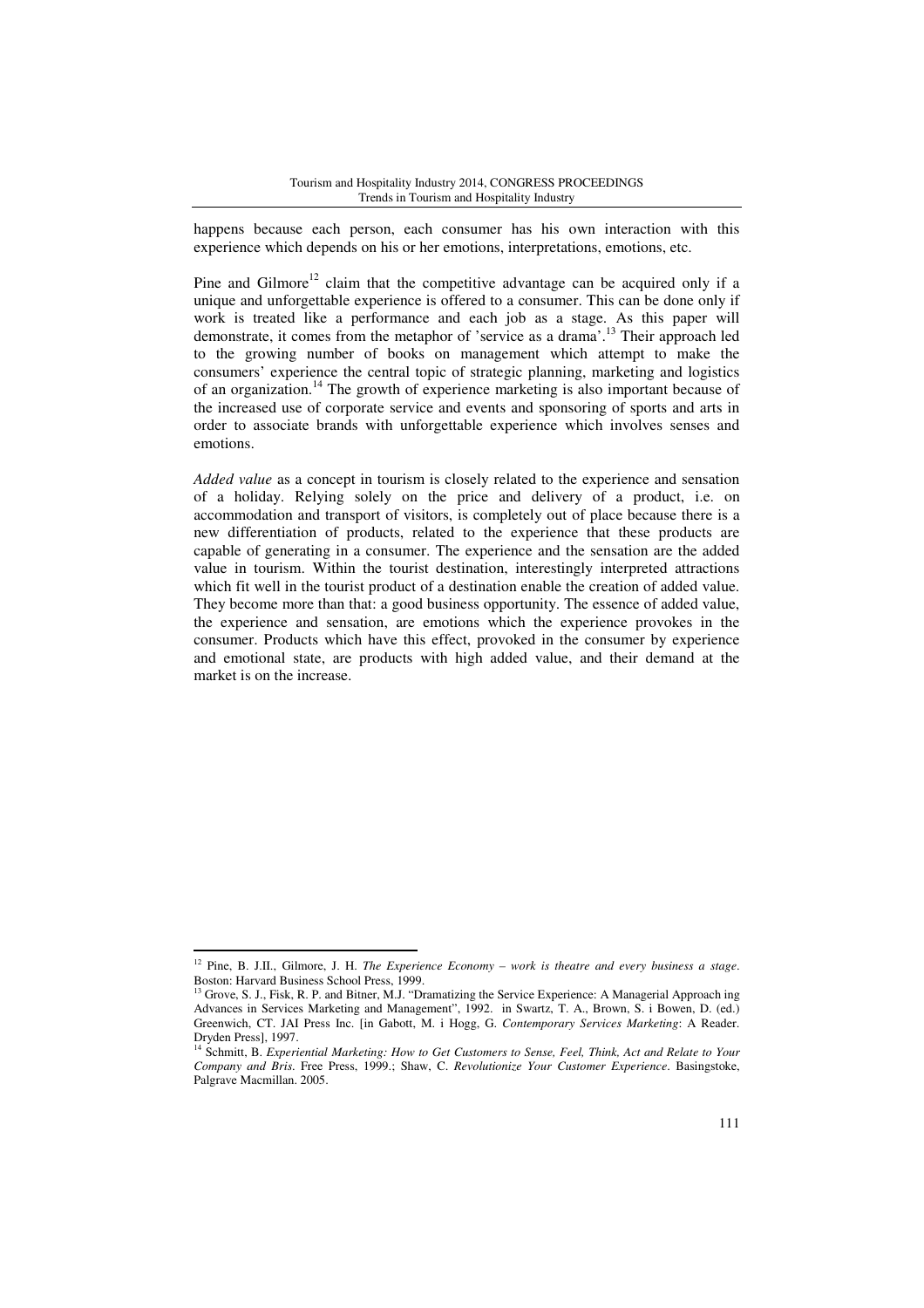## **THE IMPORTANCE OF THE TOURIST SPACE IN CREATING EXPERIENCE AND EMOTIONS**

Space provides the basic physical framework for the stay of hosts and guests at the tourist destination. It encompasses the entire environment with the offer, transport and communication infrastructure which enables the social<sup>15</sup> and the spatial mobility.<sup>16</sup> The space in which the experience is offered and consumed is the *space of experience.*<sup>17</sup>

Within that space, and the circle of service suppliers and guests, resources, the same as products and services based on them, get enriched by experience.<sup>18</sup> Experience is mostly limited to particular parts of the destination space.<sup>19</sup> However, within the framework of value management for the consumer, or, rather, mood management, in a thick network of attractions, products and events<sup>20</sup> experience is stretched all over the entire destination.

In that way, it is possible, as identified by Pine and Gilmore, $^{21}$  to create the continuous positive experience which is charged with energy and which has, due to these features, surpassed the classical dimensions of the existing geographic space, so that we can say that ambiance is one of the decisive elements. Areas of joint activity of spatial planning and product development are clearly visible. In that context it is of utmost importance that a DMC observes tourist attractions holistically, as a network of attractions in the space of a tourist destination and channels the movement of tourists between attractions, thus creating the chain of services within the destination's space, i.e. within the spatial resource. In order to avoid negative impressions which could impact upon the experience value of attractions, it is necessary to expand the experience chain to the entire space and create the destination milieu. The experience quality cannot be measured solely in the attraction locations, but on the entire territory where tourists move during a sojourn in a destination. This space can be denoted as the destination milieu. The real challenge for a tourist management company is to convert the spatial

<sup>15</sup> Urry, J. "Connections, Environment and Planning". *Society and Space*, 22(4), 27-37, 2002.; Kesselring, S. "Pioneering Mobilities. New patterns of movement and motilitiy in a mobile world. Environment and Planning". Special Issue. *Mobilities and Materialities* pp. 269-279, 2006.

<sup>16</sup> Diewitz, U., Klippel, P. and Verron, H."Der Verkehr droht die Mobilitaet zu ersticken", *Internationales Verkehrswesen*, 3, 1998.; Becker, U., Gerike, R. *Ziele von und fuer Verkehr* (Wozu dient eigentlich unser Verkehr, und wie soll er aussehen?), Wissenschaftliche Zeitschrift der TU Dresden, 2000.

Lorentzen, A., Hansen, C.J., Lassen, C.I. "Small cities in the experience economy; an evolutionary approach /International conference: Regions in Focus?" in *Conference abstract volume* (p. 39) University of Lisbon, Portugal. Seaford, UK: Regional Studies Association, April 2nd -5th, 2007.

<sup>18</sup> Bieger, T., Wittmer, A."Integrierte strategische Planung von Attraktionspunkten", in Pechlaner H., Bieger T., Weiermair K. (eds), *Attraktions-Management. Fuehrung und Steuerung von Attraktionspunkten*, Wien, Linde, 2006.

<sup>&</sup>lt;sup>19</sup> Zouoni, G., Kouremenos, A. "Do tourism providers know their visitors? An investigetion of tourism experience at a destination", *Tourism and Hospitality Research* 8, 4, 282-297, 2008.

<sup>&</sup>lt;sup>20</sup> Lange, S. Herntrei, M., Pechlaner, H. "From mobility space toward experience space. Increasing the experience value in tourism destinations". Paper presented at the *Consumer Behavior in Tourism Symposium* 2008. Bruneck, Italy, 13.12.2008.,

<sup>21</sup> Pine, B. J.II., Gilmore, J. H. *The Experience Economy – work is theatre and every business a stage*. Boston: Harvard Business School Press, 1999.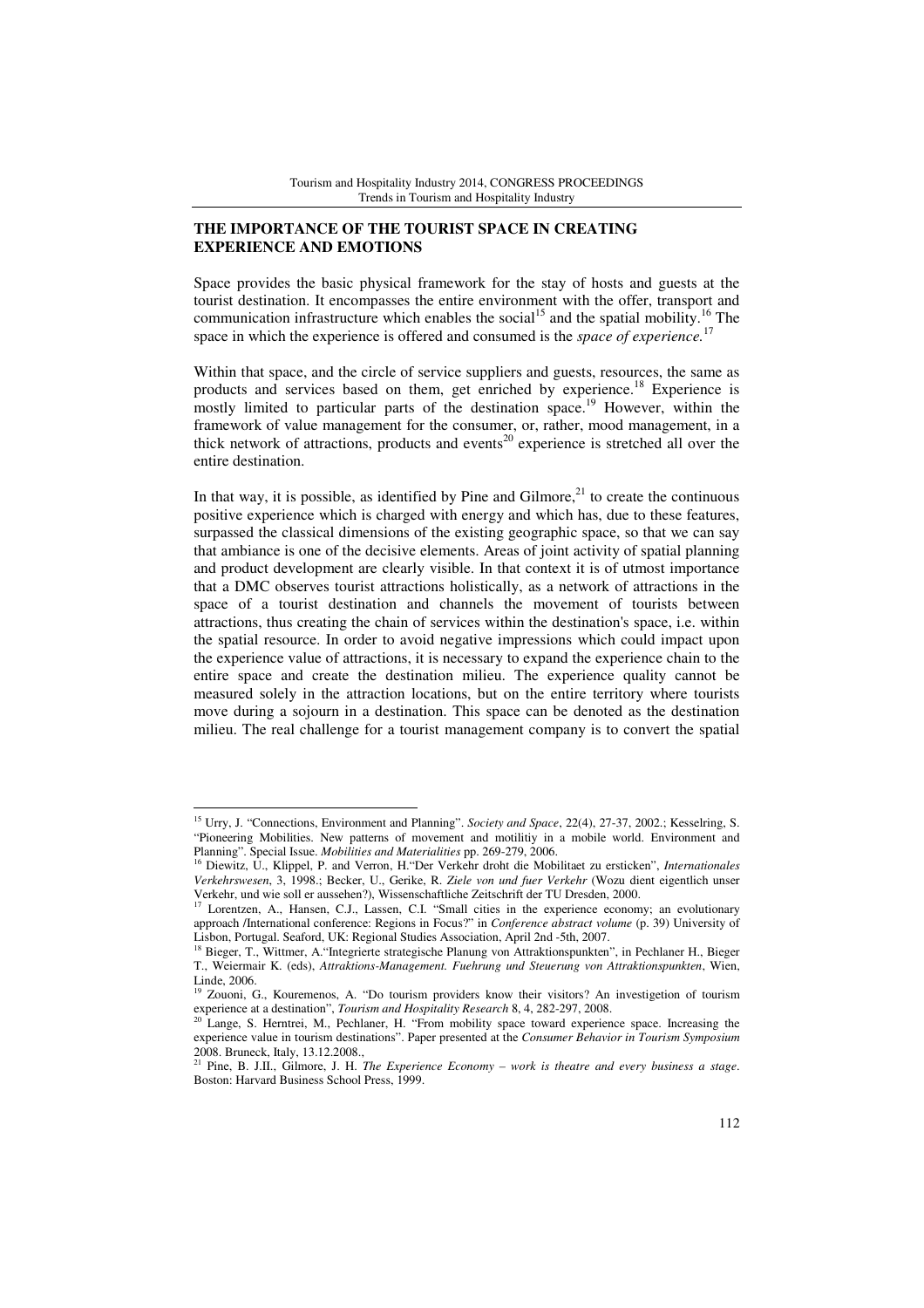resource into the experience resource.<sup>22</sup> Thus, the experience chain will have a specific effect. It shows that an experience should be comprised of an uninterrupted chain of emotional sensations, without the negative impressions that could cut this chain. Based on such a string of uninterrupted emotional moments, the mental system produces the so-called 'state of mind'.<sup>23</sup>

A tourist destination and a DMC in the process of creating a tourist milieu should draw from all resources they have at their disposal, with the purpose of physical shaping the milieu, i.e. shaping its offer. Furthermore, after the milieu is shaped physically, work on impression-making begins, i.e., on the creation of prerequisites for positive emotional reactions to this tourist milieu.

This presupposes the enrichment of the offer with the elements which directly impact upon the very emotional structure of tourists and encourage the emotions which will certainly lead to satisfaction.

A destination and the DMC which create an emotional structure, i.e. the emotional tourist milieu enable the tourist which visits it and stays at that place, to feel and express his own satisfaction. A tourist destination serves as a medium which meets the social and psychological needs of a tourist. That is why the elements of the tourist space, most of all the cultural landscape of a destination, are suitable for the improvement, enhancement and preservation of the quality of living of an individual, because of the focus on the consumption of the tourist destination. The overall experience of the entirety is an element of the landscape visited by tourist, i.e. the tourist milieu<sup>24</sup> is capable of producing a change in the awareness which impacts upon the quality of life.

In the context of a tourist destination, emotions offer to the tourist navigation through a destination, i.e. a dynamic experience of experiencing its offer, and, finally, they serve as a criterion for its evaluation. If the destination milieu impacts the tourist proactively, and does the same to his emotional consumption experience during the stay, it ensures that the pleasure of that tourist, i.e. his positive emotional reaction which, if there is a sufficient intellectual stimulus, can result in the knowledge that rounds off the necessary experience and generates a new visit and a new profit. If travel is considered an emotional necessity, then the decisions about travel are taken on the basis of the emotional value of travel, i.e. the assessment to what extent the trip will be in line with the lifestyle and whether it will make possible a kind of creative, physical or spiritual development. When speaking of emotions in this context, one cannot speak of a string of specific affective states, but the state which has the strongest link with emotions is

<sup>&</sup>lt;sup>22</sup> Lange, S. Herntrei, M., Pechlaner, H. "From mobility space toward experience space. Increasing the experience value in tourism destinations". *Paper presented at the Consumer Behavior in Tourism Symposium* 2008. Bruneck, Italy, 13.12.2008.

<sup>&</sup>lt;sup>23</sup> Groetsch, K. "Psychologische Aspekte von Erlebniswelten". in H.H. Hinterhuber, H. Pechlaner i K. Matzler (ed.) *IndustrieErlebnisWelten – Vom Stiort zur Destination* (pp 69-85). Berlin: Erich Schmidt Verlag, 2001.

<sup>&</sup>lt;sup>24</sup> Michalko, G., Ratz, T. The Role of the Tourist Milieu in the Social Construction of the Tourist Experience. In XVI Congress of Sociology: *The Quality of Social Existence in a Globalising World*, CD-ROM. Madrid: International Sociological Association, 2006.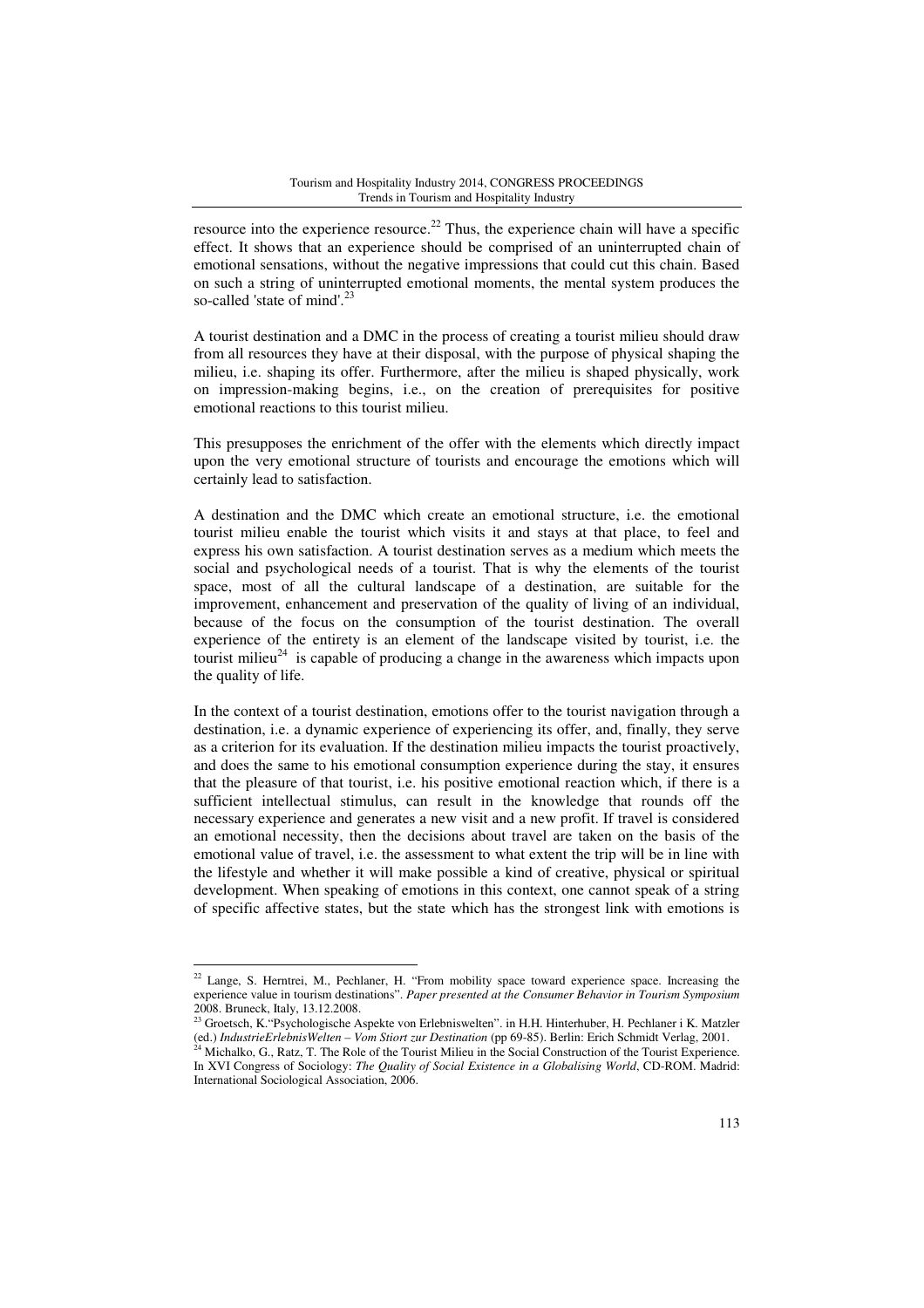the mood. According to Bagozzi and Cohen, $25 \text{ mood}$  can hardly be told apart from emotions. However, mood lasts longer (from a few hours to a few days) and has a lower intensity than emotion. Moods are usually not related to specific stimuli. Moods differ from emotions with respect to their manifestation in memory; they can be provoked and maintained, without an individual being aware of his emotional state, what provoked it and how it will impact upon his activities. Some authors define emotions as 'mental state of readiness which appears through the cognitive assessment of an event or thought'.<sup>26</sup> Based on this definition, what remains is to conclude that an event or thought can produce emotions which one relates to this event. Therefore, DMCs need to establish a relationship between an event and an emotion which then creates a kind of mood, based upon which an experience is formed. When such an idea is transposed into the context of behaviour of tourists as consumers, it is clear how strongly a DMC as a creator of a product/service can participate in the creation of a tourist's emotions-moods.

The scope of tourists' communication with the local population, their knowledge of the place, the intensity of their involvement in the activities a destination offers and their sociocultural attitudes, all this together influences upon their experience of the social elements of a tourist milieu. Different interpretations of tourists with a variety of cultural experiences will influence upon the very milieu, as well. Emphasizing targeted and market-specific elements in market communication can change the existing milieu of a destination in the long term.<sup>27</sup> A tourist milieu can be understood as a 'meta' level of a destination as a tourist product. 'It contains abstract elements of visible reality, although every element of the milieu can be individually perceived in the course of consuming a place in a usual way, and only the elusive totality of all elements can create attraction for a visitor'.<sup>28</sup>It consists of the physical environment of a destination and inherited values, visible and invisible elements of the tourist offer, and human features, such as the behaviour of the local population and of other visitors, the expression of religious feelings, or the relationship between tourists and hosts.

One of the main premises of the author of the milieu concept is that the tourist milieu in general is not limited to a single destination and that, owing to the comparable geographic location or cultural history, the DMC can unite larger regions under the umbrella of its offer, putting emphasis on the similar features of the milieu.

<sup>25</sup> Bagozzi, F. *Generazione in ecstasy, Droghe, miti e musica della generazione techno*, Torino, Edizioni Gruppo Abele, 1997.; Cohen, E. "Pilgrimage and Tourism: Convergence and Divergence", Pp. 47-61 in A. Morinis (ed) Sacred Journeys: *The Anthropology of Pilgrimage*, Westport, CT: Greenwood Press. 1992.

<sup>26</sup> Meriläinen, K. "The Structural Definition of Emotion and Experiencies – a Consumer Behavioural Approach". in Kylanen, M. (ed), *Articles on Experiences*. Rovaniemi: Lapli Centre of Expertise for the Experience Industry; University of Lapli Press, 2006.

<sup>27</sup> Butler, R.W. "Tartan Mythology: The Traditional Tourist Image of Scot", in Ringer, R. (ed.), *Destinations. Cultural Liscapes of Tourism*, London, Routledge, 1998.Butler 1998.

<sup>&</sup>lt;sup>28</sup> Michalko, G., Ratz, T. The Role of the Tourist Milieu in the Social Construction of the Tourist Experience. In XVI Congress of Sociology: *The Quality of Social Existence in a Globalising World*, CD-ROM. Madrid: International Sociological Association, 2006.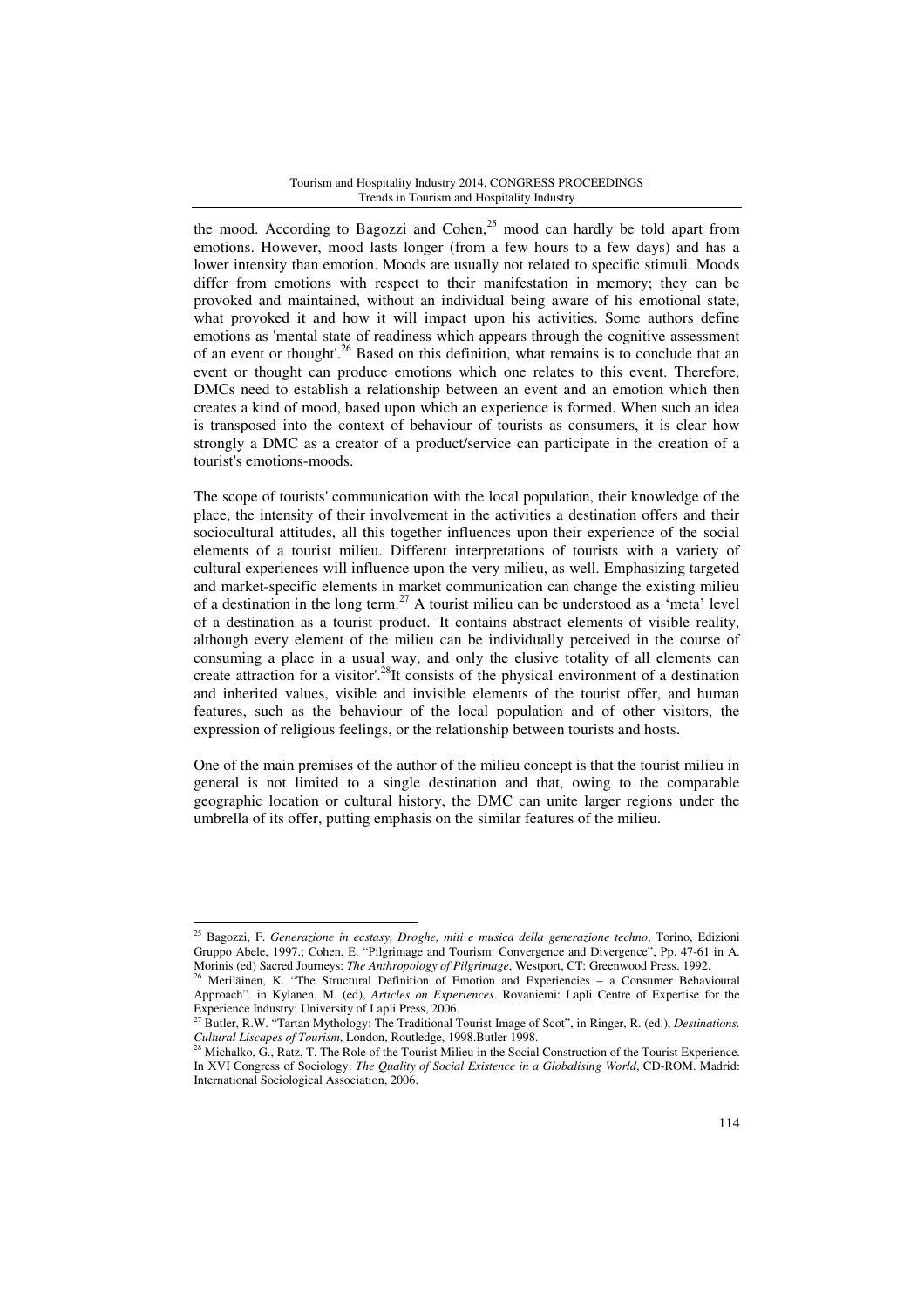# **TOOLS FOR SHAPING EXPERIENCE AND SENSATION: STORYTELLING AND THE SCHEHERAZADE STRATEGY**

By departing from mass tourism and turning towards special interest tourism and allyear operation, a DMC is mostly differentiated by specially designed products made of various unforgettable activities, or experiences. These experiences are what the customers will take home, what they will tell others, recommend to them, and pay top price for. Involving local people, using the five senses and stressing feelings are the key ingredients for developing a good experience, built around a theme and orchestrated through storytelling. Likewise, the activities of learning with experts, in which a tourist participates actively, contribute to the attainment of the desired degree of an experience. Surprise adds to making it more memorable and including the element of surprise is a good idea. It should not, however, look staged, and if possible should be in line with the story which is being told. Customers like taking things home and remembering their experiences. It is also useful to include souvenirs which are easy to remember if customers themselves took part in their manufacturing, especially if it is something authentically local.

A DMC knows that today, for selling a tourist destination and its competitiveness at a global market, in the public space satiated with information, in order for its tourist offer to reach its target group, almost every information is presented in the form of a story. The image of a tourist destination cannot be left to chance, but becomes the object of a narrative construction.

Each personal memory of a tourist, each character feature, each experience, thus becomes an atom of a coherent narrative which is reflected in the brand of a tourist destination. Commercials are watched and brands are experienced. The tourist is converted into a mirror-man who only reflects things and does not live within them and through them. He is thus made even more alienated and lonely. In such way, a DMC becomes the stylist, the director and the narrator for itself. For a DMC that means that by putting the concept of heritage in the context of a tourist destination, it means a lot more than just 'having a story'. From the very beginning, using the destination management and marketing strategy, special fabulation is built and given identity  $- a$ mirror in which different groups of tourists will recognize themselves in the search for added value and emotional experience. Through the system of presentation of tourist attractions and animation, heritage gets a function of the narrative segment, and the techniques such animation increasingly uses are from the field of pedagogy and therapeutical work.

In creating an experience, a DMC can use the tools of 'storytelling' or the 'Scheherazade Strategy'<sup>29</sup> which integrates four functions:

1. Presenting the natural and cultural heritage through the story which should construct the narrative identity of a place (the storyline),

<sup>&</sup>lt;sup>29</sup> Christian Salmon, a writer and research fellow at the Research centre for art and language (CNRS) in Paris, in his books: *Storytelling or I'm telling you a story*, Clio, Belgrade, 2011. and *The Scheherazade Strategy*, Clio, Belgrade, 2011. deals in detail with the storytelling machinery in the service of big capital and political life.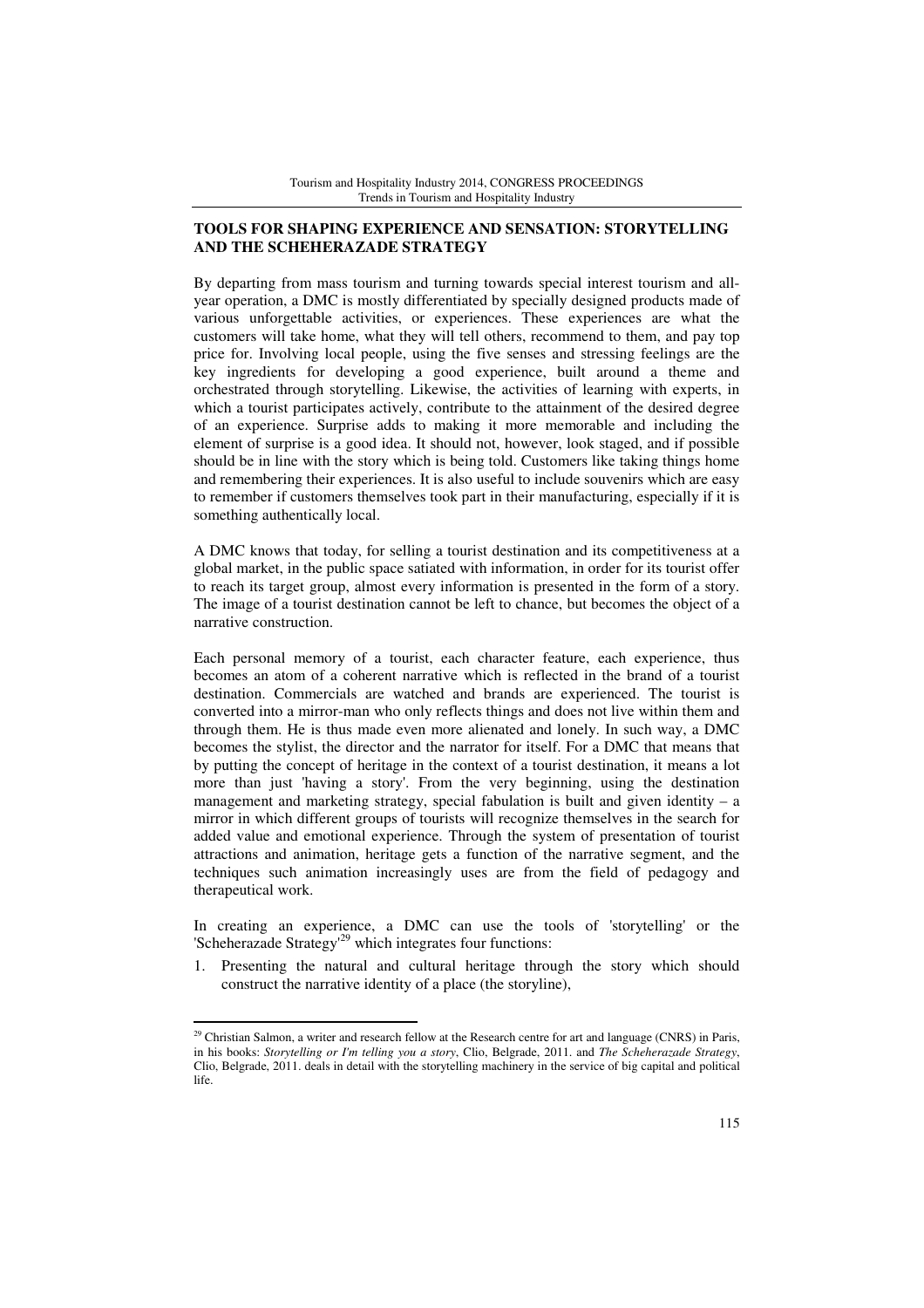- 2. Placing the story into a desired time, managing the pace and the narrative tension in the entire course of its duration (*timing),*
- 3. Framing the message of the destination, i.e. stressing the tourist attractions as the main factor of attractiveness for tourists,
- 4. Creating a network on the Internet and in the field, i.e. a hybrid and contagious environment which will attract attention and structure the desirable market niche for a tourist (networking).

A story enables focus on and awareness of the relationship between the place and the theme, and the experience of a 'story' can be the focal point of the development of a place. All too frequently, the 'message' is put in the forefront of the intended communication, and attractions have to be based on provoking 'change in thinking pattern or attitude' in a visitor. The 'story' is much more than the mere access to information, it enables visitors to identify with the place and the story which is offered in that place exclusively, so that the story has a goal and purpose and is not a purpose unto itself. In that context, marketing messages are through the story directed at feelings/sensations and experiences which certain activities at a destination will provoke, and not on the physical features of the destination itself. The elements of the milieu considerably contribute to the overall feeling of happiness in visitors, and are perceived as influential and impressive elements of their holiday experience.

The brain must interpret tangible physical products and commodities as well as intangible information goods and service encounters before we can 'see' them with our brain. If we strip the physical appearance of commodities, products and services what remains are complex, interrelated signs and symbol networks, stories that can be blended to create new thoughts and actions. The amount of new stories projected could be a measure to distinguish between ordinary and memorable commercially staged experiences, between commodities at one end of the spectrum and transformations on the other end. The most effective way according to the literary mind theory<sup>30</sup> seems to let people actively choose the situation they want to be in. Every individual will have different stories in his mind and not all new stories will connect easily with the ones already present. Rather than trying to compose a fixed story in the hope it will activate many spatial stories in many people, so DMC should design environments that support people in personal story-making. By allowing people to choose, the chance they activate a larger part of the existing stories in their mind is increased, and thereby the chance that the experience is more meaningful and memorable to tourists.

Well-designed interactive narratives carefully balance these two aspects, but when most people think about interactive narratives they think about electronic text (hypertext) or computer games only. Depending on the way you walk through a museum, a different story is conveyed to you. The same holds for theme parks and shop layouts. For Example: "At 18:00 the doors of an exotic fish restaurant open. The captain and the chef de cuisine welcome the guest on board their submarine. Today, swordfish is on the menu. When you walk into the fish restaurant you see that the inside looks like a boat with a large steer in the middle. Through the displays on the wall, concealed as windows you see a view of the ocean. At 19:00 the boat departs, the

<sup>30</sup> Turner, M. *The Literary Mind: The Origins of Thought and Language*, Oxford University Press, 1996.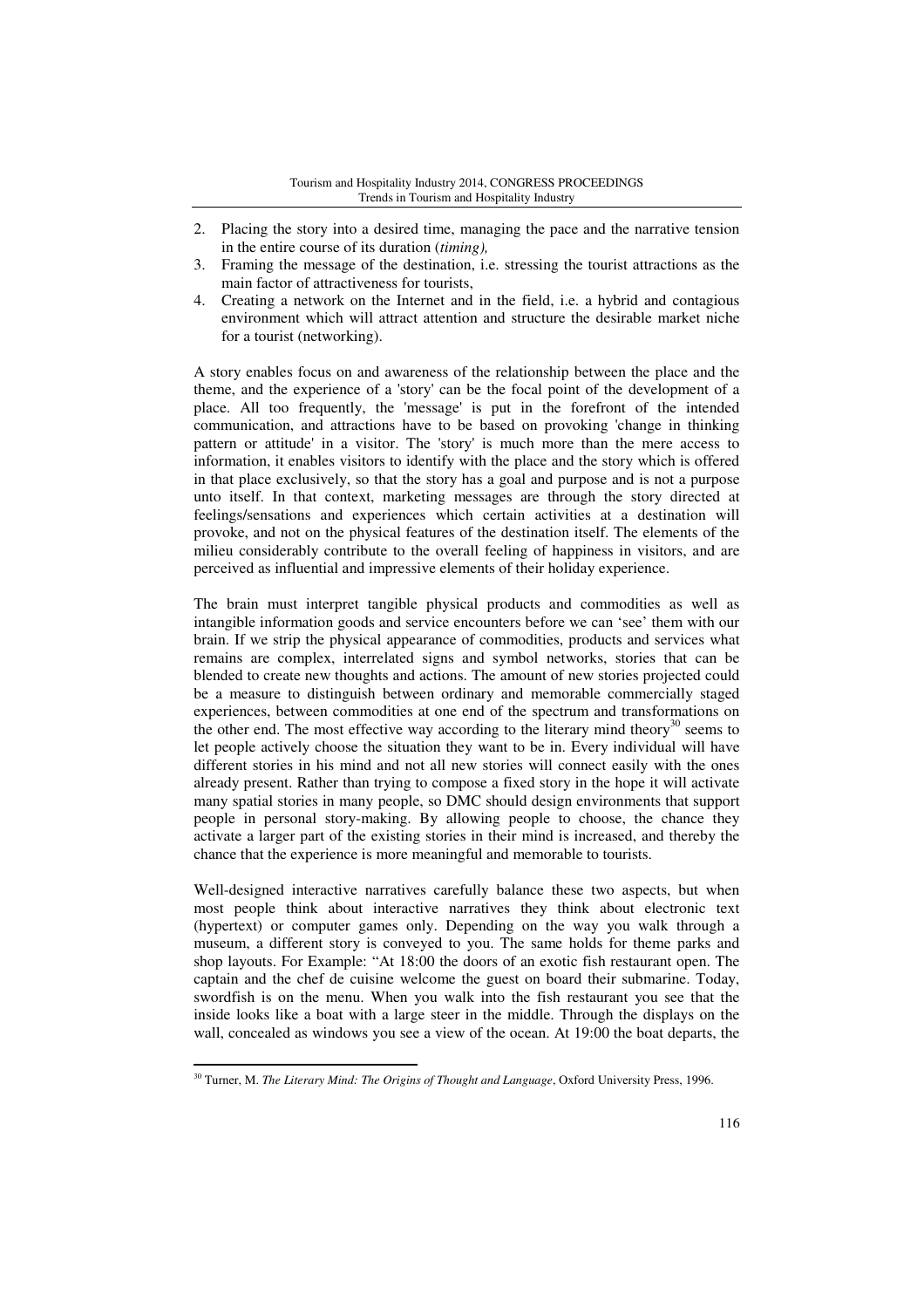images on the display start to change and it seems as if the restaurant starts to move. The captain and his crew inform the restaurant guests that they need to switch off their mobile phones because the boat is starting to dive. Slowly, the sea level on the images on the display starts to rise and lights in the restaurant flicker for a moment. The sounds of engines are heard in the background...".<sup>31</sup>

The ambient narrative concept connects business and technology, we believe, with the deep linguistic nature of themed environments and environments where people can actively participate in the experience. It provides technologists with a framework for the design and implementation of a system architecture for ambient intelligent environments that support co-creation. For DMC the concept of ambient narratives can provide a terminology as well as rules and guidelines for the design of the customer interface (touch points).

Ambient narratives are dramatic stories instead of literary stories. Dramatic stories like movies have properties of enactment, intensification and unity of action, whereas literary stories like novels have properties of description, extensification and episodic structure.<sup>32</sup> Especially in tourist destinations ambient narratives are performed, enacted in real time and the architecture, interior design and ambient media must work in concert with each other to create an aesthetically pleasing, immersive experience (intensification). And because the goal of ambient narratives is to improve everyday life performances, all incidents should be causally related to a central action (unity of action). Tourism and especially DMC it seems can learn a lot from literature and performance studies as these disciplines provide insight into how meaningful and memorable experiences are structured.

### **CONCLUSION**

l

In this paper, advantage is given to the neglected physical (geographical) aspect of a tourist destination, as a functional area which enables the attainment of a quality integral tourist experience and sensation. At that, the base tourist destination is of special significance. It consists of one or more places in the vicinity and the personal functional space. In it, a true tourist 'metabolism' of a place takes place, along with the operation of a DMC.

We explain the relevance of a tourist experience and sensation, with the DMC space split into three components: the resource space, the activity space and the experience space. Such space gets a sociological connotation as the destination milieu and becomes a 'meta' level, whose complexity is illustrated as the kaleidoscopic structure of a tourist milieu.

<sup>31</sup> Van Doorn, M. and De Vries, A.P. *Co-creation in Ambient Narratives*, in Ambient Intelligence for Everyday Life (AmI-Life'05), Lecture Notes in Computer Science 3964, 2006.

<sup>32</sup> Greene, B. *The Elegant Universe: Superstrings, Hidden Dimensions, and the Quest for the Ultimate Theory*, Vintage, 2000.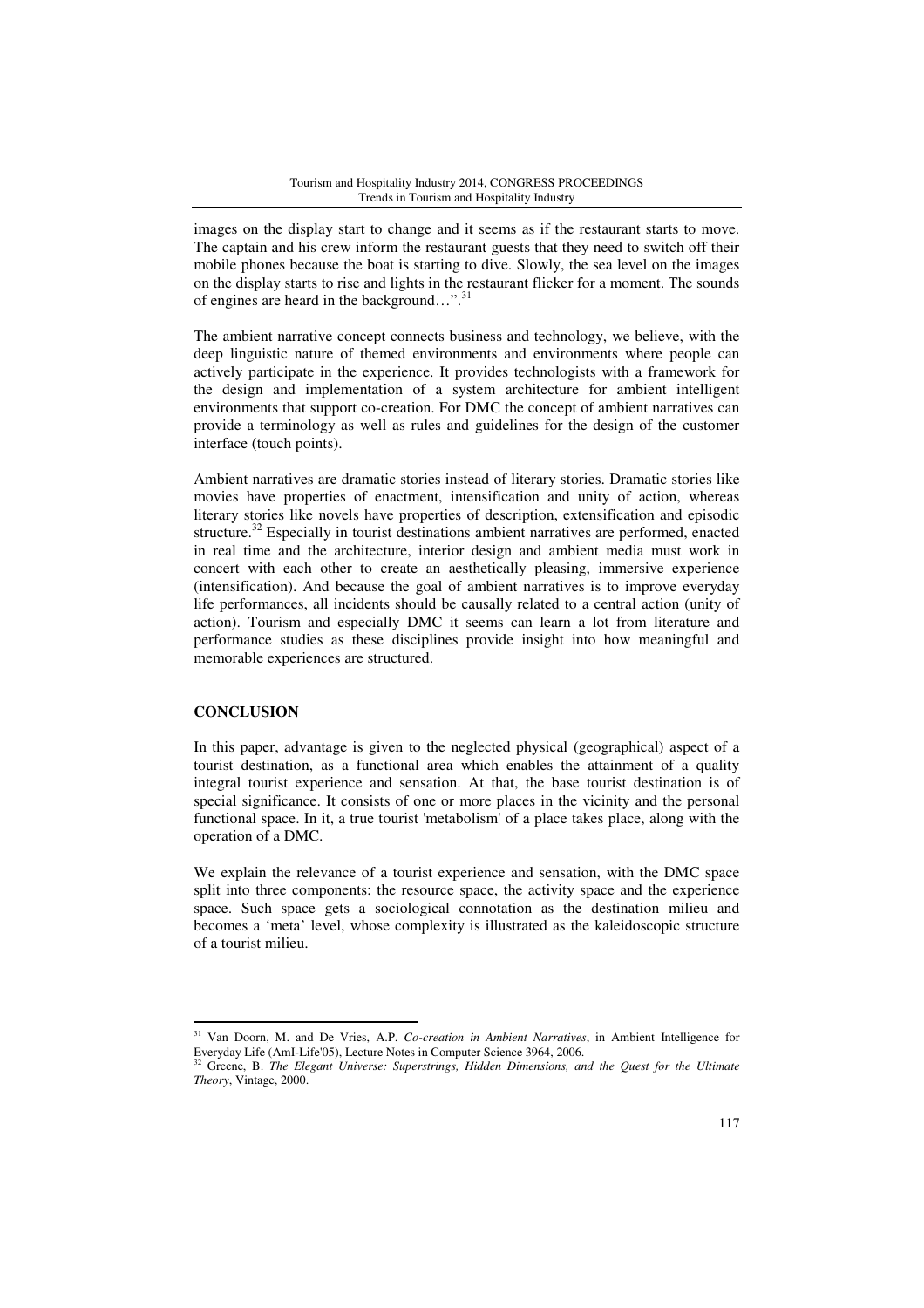This paper proves that the development of tourism can be sustainable in the long term only if own inimitable competitive advantages were previously well communicated previously. In that sense, the entire tourist destination, the same as the DMC as the experience creator, taking into account all strategic potentials it has at its disposal, should: a) create and b) communicate and c) sustain the level of its unique competitive advantage, in the long term.

Since there are no two identically attractive tourist destinations with respect to their creative potential and/or the structure of its resource-attraction base, with an identically composed structure of the so-called tourist chain of values, or with the same range of tourist experience or sensation offered on that base, the differentiation through experience is an acceptable way of shaping a destination's comparative advantage.

Finally, in the light of the fact that examples of other countries indicate that it is easier to succeed at the international market if business is done in a focused, organized and gradual way, the role of DMCs is important in the development of experience tourism. The DMC should support the development of all tourist products which will guarantee that strong competitive advantages get built fast and with the least effort, providing to potential visitors the most impressive experience and/or sensation.

At the same time, the market position of a tourist destination at the global market can be defined as a perception of the existing system of disposable tourist experiences (and the related consumer benefits) which potential and/or real visitors have of it, and in comparison with other, competing tourist destinations. In that sense, the first step towards the efficient market positioning of a destination concerns the defining of the system of disposable tourist experiences which will be sufficiently attractive to potential visitors in order to choose this, and not a competing destination. That is why the role of DMCs is important in the development and promotion of a destination, because, it is through the implementation of tourist attractions, with the use of special technology, as presented in the paper, an unforgettable experience and sensation get created and can bring about the surge of sincere emotion and joy of living.

We can therefore conclude that the DMC is the animator and the motivator at the tourist destination, which helps that the local population fits its everyday occupations, passions and talents into the activity and operation of tourism and presents its lifestyle and work style in this way. That will ensure the quality of tourist offer of a destination and the quality of life of the domicile population.

# **REFERENCES**

Bagozzi, F. *Generazione in ecstasy, Droghe, miti e musica della generazione techno*, Torino, Edizioni Gruppo Abele, 1997.

Becker, U., Gerike, R. *Ziele von und fuer Verkehr* (Wozu dient eigentlich unser Verkehr, und wie soll er aussehen?), Wissenschaftliche Zeitschrift der TU Dresden, 2000.

Belk R.W. "Assessing the Effects of Visible Consumption Patterns on Impression Formation", Advances in *Consumer Research*, 5, 1978.

Belk R.W., Bahn K.D., Mayer R.N. (1982) "Developmental Recognition of Consumption Symbolism", *Journal of Consumer Research*, 9.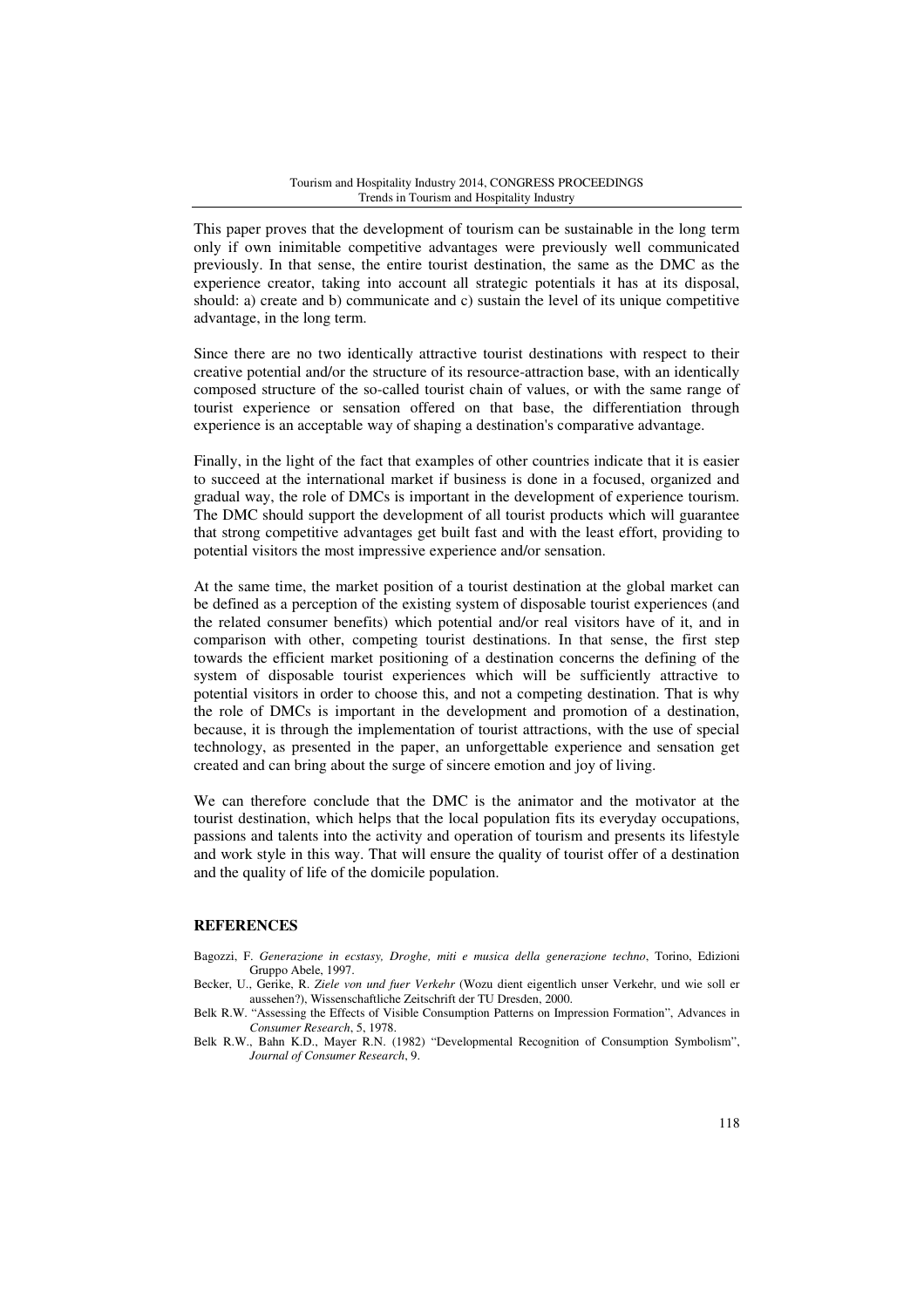Bell, D. *The Coming of Post-industrial Society: a Venture in Social Forecasting*, New York: Basic Books, 1973.

- Bieger, T., Wittmer, A."Integrierte strategische Planung von Attraktionspunkten", in Pechlaner H., Bieger T., Weiermair K. (eds), *Attraktions-Management. Fuehrung und Steuerung von Attraktionspunkten*, Wien, Linde, 2006.
- Butler, R.W. "Tartan Mythology: The Traditional Tourist Image of Scot", in Ringer, R. (ed.), *Destinations. Cultural Liscapes of Tourism*, London, Routledge,1998.
- Butsch, R. (ed.) "For Fun and Profit: The Transformation of Leisure into Consumption. Philadelphia", Temple University Press, *The Economist* June 8, 2002.
- Cohen, E. "Pilgrimage and Tourism: Convergence and Divergence", Pp. 47-61 in A. Morinis (ed) *Sacred Journeys: The Anthropology of Pilgrimage*, Westport, CT: Greenwood Press. 1992.
- Diewitz, U., Klippel, P. and Verron, H."Der Verkehr droht die Mobilitaet zu ersticken", *Internationales Verkehrswesen*, 3, 1998.
- Dimanche, F., Ferry, M. "Shaping tourism destinations: Back to the basics", Tourism, 2003.
- Dimanche, F., Samdahl, D. "Leisure as Symbolic Consumption: A Conceptualization and Prospectus for Future Research", *Leisure Sciences*, 16, 1994.
- Featherstone M. *Consumer Culture and Postmodernism*, London: Sage, 1997.
- Giddens, A. *Modernity and Self-Identity: Self and Society in the Late Modern Age*. Cambridge: Polity Press, 1991.
- Greene, B. *The Elegant Universe: Superstrings, Hidden Dimensions, and the Quest for the Ultimate Theory*, Vintage, 2000.
- Groetsch, K."Psychologische Aspekte von Erlebniswelten". in H.H. Hinterhuber, H. Pechlaner i K. Matzler (ur.) *IndustrieErlebnisWelten – Vom Stiort zur Destination* (pp. 69-85). Berlin: Erich Schmidt Verlag, 2001.
- Grove, S. J., Fisk, R. P. and Bitner, M.J. "Dramatizing the Service Experience: A Managerial Approach in Advances in Services Marketing and Management",1992.in Swartz, T. A., Brown, S. and Bowen, D. (ed.) Greenwich, CT. JAI Press Inc. [in Gabott, M. i Hogg, G. *Contemporary Services Marketing*: A Reader. Dryden Press],1997.
- Jensen, R. *The Dream Society How the Coming Shift from Information to Imagination Will Transform Your Business*, McGrax-Hill, 1999.
- Kesselring, S. "Pioneering Mobilities. New patterns of movement and mobilitiy in a mobile world. Environment and Planning". Special Issue. *Mobilities and Materialities* pp. 269-279, 2006.
- Lange, S. Herntrei, M., Pechlaner, H. "From mobility space toward experience space. Increasing the experience value in tourism destinations". Paper presented at the *Consumer Behavior in Tourism Symposium* 2008. Bruneck, Italy, 13.12.2008.
- Lorentzen, A., Hansen, C.J., Lassen, C.I. "Small cities in the experience economy; an evolutionary approach /International conference: Regions in Focus?"in *Conference abstract volume* (p 39) University of Lisbon, Portugal. Seaford, UK: Regional Studies Association, April 2nd -5th, 2007.
- Merilainen, K. "The Structural Definition of Emotion and Experiencies a Consumer Behavioural Approach". in Kylanen, M. (ed), *Articles on Experiences. Rovaniemi: Lapli Centre of Expertise for the Experience Industry*; University of Lapli Press, 2006.
- Michalko, G., Ratz, T. The Role of the Tourist Milieu in the Social Construction of the Tourist Experience. In XVI Congress of Sociology: *The Quality of Social Existence in a Globalising World*, CD-ROM. Madrid: International Sociological Association, 2006.
- Olsen, B. "Bri Loyality and Consumption Patterns". U.: Sherry J.F. (ed) *Contemporary Marketing and Consumer Behaviour*. London: Sage. Pp. 245-281, 1994.
- Pechlaner, H., Fischer, E., Hammann, E. "Leadership and Innovation Process Development of Products and Services based on Core Competencies". *Journal of Quality Assurance in Tourism* (pp. 25-44) Berlin; Erich Schmidt Verlag, 2006.
- Pine, B. J.II., Gilmore, J. H. *The Experience Economy work is theatre and every business a stage*. Boston: Harvard Business School Press,1999.
- Salmon, C. *Storytelling: ili pri*č*am ti pri*č*u*, Clio, Beograd, 2011.
- Salmon, C. *Strategija Šeherezade*, Clio, Beograd, 2011.
- Schaumann P. *The Guide to Successful Destination Management*. Hoboken, New Jersey: John Wiley & Sons, 2005.
- Schmitt, B. *Experiential Marketing: How to Get Customers to Sense, Feel, Think, Act and Relate to Your Company and Bris*. Free Press,1999.
- Schulze, G. *Erlebnisgesellschaft: Kultursoziologie der Gegenwart*, Campus Verlag, Frankfurt/New York,1992.
- Shaw, C. *Revolutionize Your Customer Experience*. Basingstoke, Palgrave Macmillan.2005.